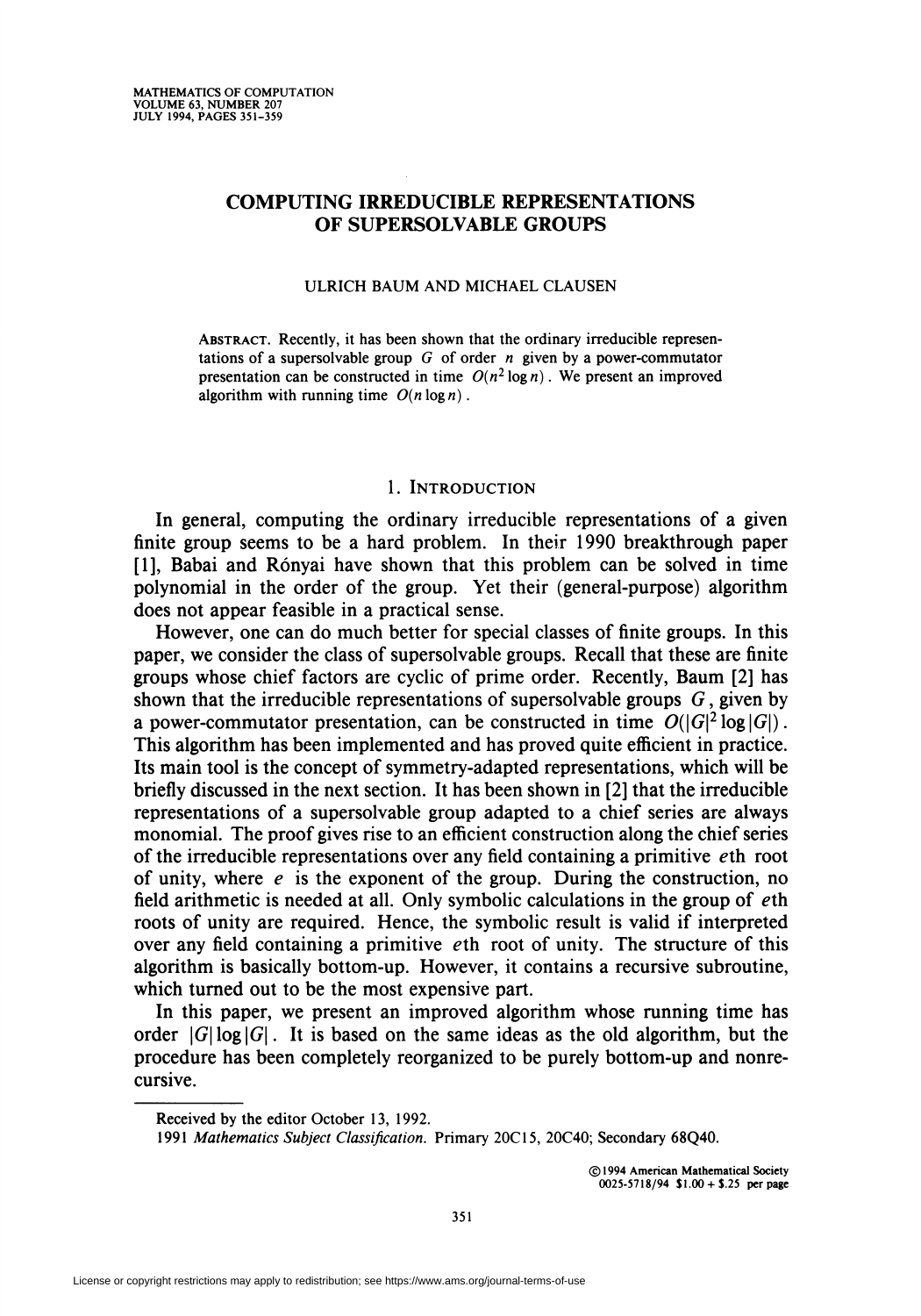## 2. Symmetry-adapted representations

In this section, we recall the concept of symmetry-adapted representations, which will be an important tool in our construction. Let  $G$  be a finite group of exponent  $e$ , and  $K$  a field containing a primitive  $e$ th root of unity. (According to a theorem by R. Brauer,  $K$  is a splitting field for every subgroup of  $G$ .) Let  $\mathscr{T} = (G = G_n > \cdots > G_0 = \{1\})$  be a chain of subgroups of G. A matrix representation D of G over K is called  $\mathscr T$ -adapted if for all j,  $0 \le j \le n$ , the following two conditions hold:

- the restriction  $D \downarrow G_i$  of D to  $G_i$  is equal to a direct sum of irreducible matrix representations of  $G_i$ ;
- equivalent irreducible constituents of  $D \downarrow G_i$  are *equal*.

Symmetry-adapted representations have been applied to various mathematical and physical problems, see, e.g., [4]. In particular, the most efficient algorithms for computing discrete Fourier transforms on finite groups are based on this concept [2, 3].

It is easy to see that every representation of G is equivalent to a  $\mathscr{T}$ -adapted representation. In our construction,  $\mathscr{T}$  will be a chief series of the supersolvable group G; i.e., every  $G_i$  is normal in G and all indices  $[G_i: G_{i-1}] =: p_i$ are prime. In this case,  $\mathscr T$ -adapted representations are almost unique.

**Theorem 2.1.** Let  $\mathcal{T}$  be a chief series of the supersolvable group G, and suppose that D and  $\Delta$  are two equivalent irreducible and  $\mathcal T$ -adapted K-representations of G of degree d. Then the intertwining space

$$
Int(D, \Delta) = \{ X \in K^{d \times d} | XD(g) = \Delta(g)X \text{ for all } g \in G \}
$$

contains a monomial matrix.

A proof can be found in [2]. This result will be the basis of our construction described in the next section. In fact, we will see that the irreducible representations of a supersolvable group adapted to a chief series are themselves monomial; i.e., the representing matrices of all group elements are monomial.

### 3. The algorithm

Let  $\mathscr{T} = (G = G_n > G_{n-1} > \cdots > G_0 = \{1\})$  be a chief series of the supersolvable group G, and fix generators  $g_1, \ldots, g_n$  of G with  $g_i \in G_i \backslash G_{i-1}$ . For  $1 \le i \le n$ , define  $\mathcal{T}_i = (G_i > G_{i-1} > \cdots > G_0)$ . Let K be a field containing a primitive eth root of unity, where  $e$  is the exponent of  $G$ . We will see that our construction only involves (symbolic) calculations in the group of eth roots of unity; no general  $K$ -arithmetic is needed. To this end, we call a monomial matrix *e-monomial* if all of its nonzero entries are *eth* roots of unity. A representation is called  $e$ -monomial if the representing matrices of all group elements are e-monomial. Recall that for a representation  $F$  of a normal subgroup  $N \triangleleft G$  and an element  $g \in G$ , the *conjugate representation*  $F^g$  of N is defined by  $N \ni n \mapsto F^g(n) := F(g^{-1}ng)$ .

Our algorithm works bottom-up along  $\mathcal T$ . At level  $i, 1 \le i \le n$ , it takes the following input:

(1)  $\mathscr F$ , a full set of nonequivalent irreducible e-monomial representations of  $G_{i-1}$  over K such that  $\bigoplus_{F\in\mathscr{F}}F$  is  $\mathscr{T}_{i-1}$ -adapted;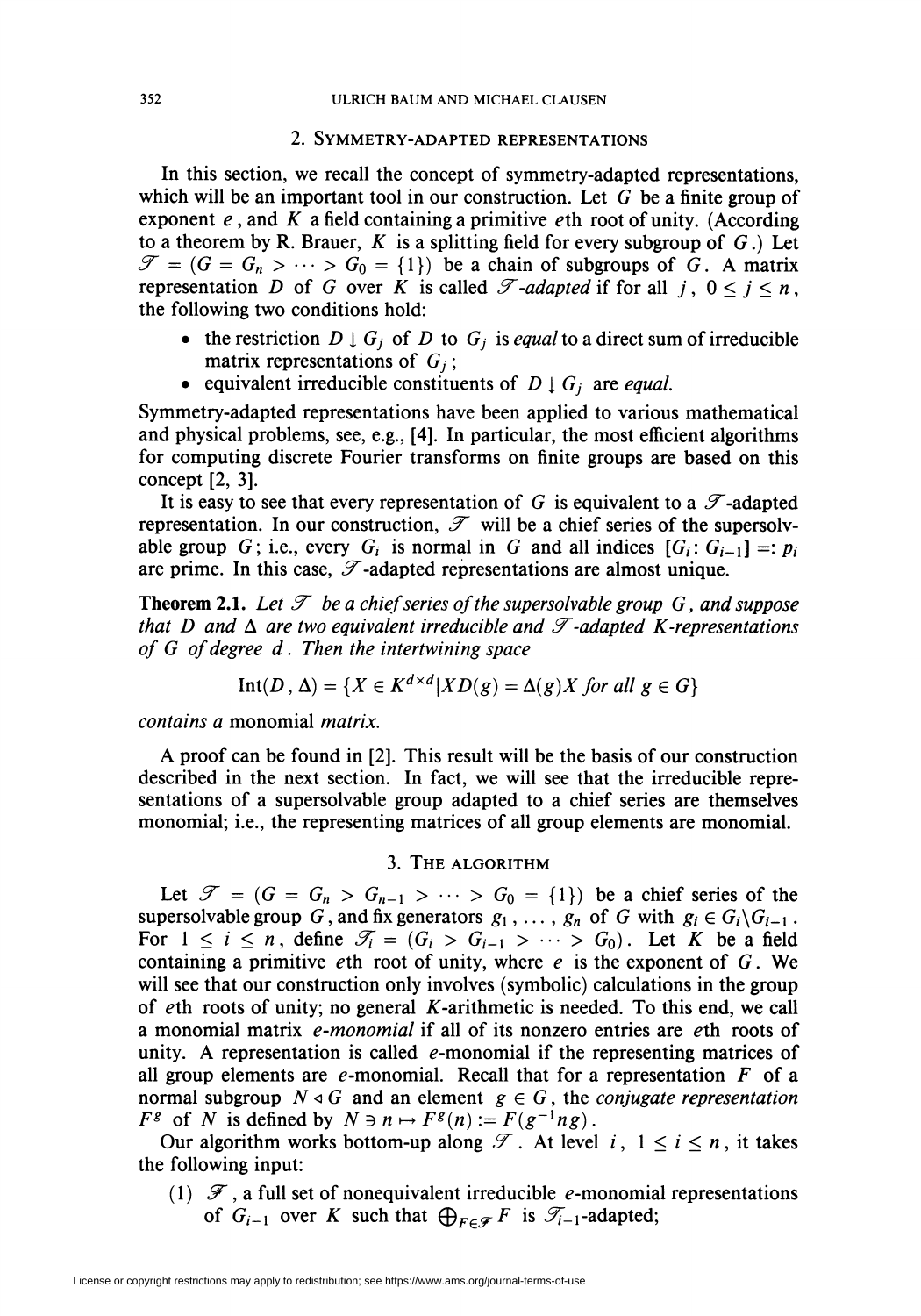(2) For every  $i - 1 < j \le n$ , a permutation  $\pi_i$  of  $\mathscr F$  such that  $F^{g_j} \sim \pi_j F$ for all  $F \in \mathscr{F}$  as well as e-monomial matrices  $X_{jF} \in \text{Int}(F^{g_j}, \pi_jF)$ ,  $F \in \mathscr{F}$ 

and computes the following output:

- (1)  $\mathscr{D}$ , a full set of nonequivalent irreducible e-monomial representations of  $G_i$  over K such that  $\bigoplus_{D\in\mathscr{D}} D$  is  $\mathscr{T}_i$ -adapted;
- (2) For every  $i < j \leq n$ , a permutation  $\tau_j$  of  $\mathscr{D}$  such that  $D^{g_j} \sim \tau_j D$ for all  $D \in \mathscr{D}$  as well as e-monomial matrices  $Y_{jD} \in \text{Int}(D^{g_j}, \tau_jD)$ ,  $D\in\mathscr{D}$ .

Note that the input of level 1 is trivial. Level  $i$  of the algorithm consists of two phases.

**Phase 1. Computation of**  $\mathcal{D}$ . Consider  $F \in \mathcal{F}$  and its  $g_i$ -conjugate representation  $F^{g_i}$ .

Case 1.  $\pi_i F = F$ , i.e.,  $F \sim F^{g_i}$ . Then by Clifford Theory, there are exactly  $p := p_i$  pairwise nonequivalent irreducible extensions  $D_0, \ldots, D_{p-1}$ of F to  $G_i$  over K satisfying  $D_k = \chi^k \otimes D_0$ , where  $1 = \chi^0, \chi^1, \ldots, \chi^{p-1}$ are the characters of the cyclic group  $G_i/G_{i-1}$ . If D is such an extension, and  $X := D(g_i)$ , we necessarily have

(i)  $X^{-1}F(h)X = D(g_i^{-1}hg_i) = F(g_i^{-1}hg_i) = F^{g_i}(h)$  for all  $h \in G_{i-1}$ , i.e.,  $X \in \text{Int}(F^{g_i}, F)$  and

$$
(ii) \ \ X^p = F(g_i^p).
$$

Conversely, it is easy to see that these two conditions are also sufficient in order to define an extension of F to  $G_i$  by  $D(g_i) := X$ .

By (i),  $X = c \cdot X_{iF}$  for some  $c \in K^*$ . Now we use (ii) to determine c and obtain the equation

$$
c^p X_{iF}^p = F(g_i^p).
$$

This equation has p distinct solutions  $c_0, \ldots, c_{p-1}$  in  $K^*$ , which are (pe)th roots of unity. Thus  $D_0, \ldots, D_{p-1}$  are given by

$$
D_k(g_i) := c_k X_{iF}.
$$

As  $X_{iF}$  is monomial, each  $D_k$  is also monomial and obviously  $\mathcal{T}_i$ -adapted. Looking at the character of  $D_k$ , it is easy to see that the constants  $c_k$  are even eth roots of unity, so  $D_k$  is e-monomial. Hence, this part of the construction (in particular the computation of  $c_k$ ) only involves calculations in the group of eth roots of unity.

Case 2.  $\pi_i F \neq F$ , i.e.,  $F \nsim F^{g_i}$ . Again by Clifford Theory, the induced representation  $F \uparrow G_i$  is irreducible and  $(F \uparrow G_i) \downarrow G_{i-1} = \bigoplus_{k=0}^{p-1} F^{g^k_i}$ . As F is e-monomial, so is  $F \uparrow G_i$ . Now we have to adapt this induced representation to  $\mathscr{T}_i$ . To this end, note that  $F^{g_i} \sim \pi_i^k F$  and  $X_i := X_{i\pi^{k-1}F} \cdots X_{iF}$ Int( $F^{g_i^k}$ ,  $\pi_i^k F$ ). Now set  $X := \bigoplus_k X_k$  and define the representation D by  $D(a) := X(F \uparrow G_i)(a)X^{-1}$  for all  $a \in G_i$ . Obviously, D is irreducible and e-monomial. As each  $\pi_i^k F \in \mathcal{F}$  is  $\mathcal{I}_{i-1}$ -adapted and

$$
(D \downarrow G_{i-1})(b) = X(F \uparrow G_i \downarrow G_{i-1})(b)X^{-1} = \bigoplus_{k=0}^{p-1} (\pi_i^k F)(b)
$$

for all  $b \in G_{i-1}$ , D is  $\mathcal{T}_i$ -adapted.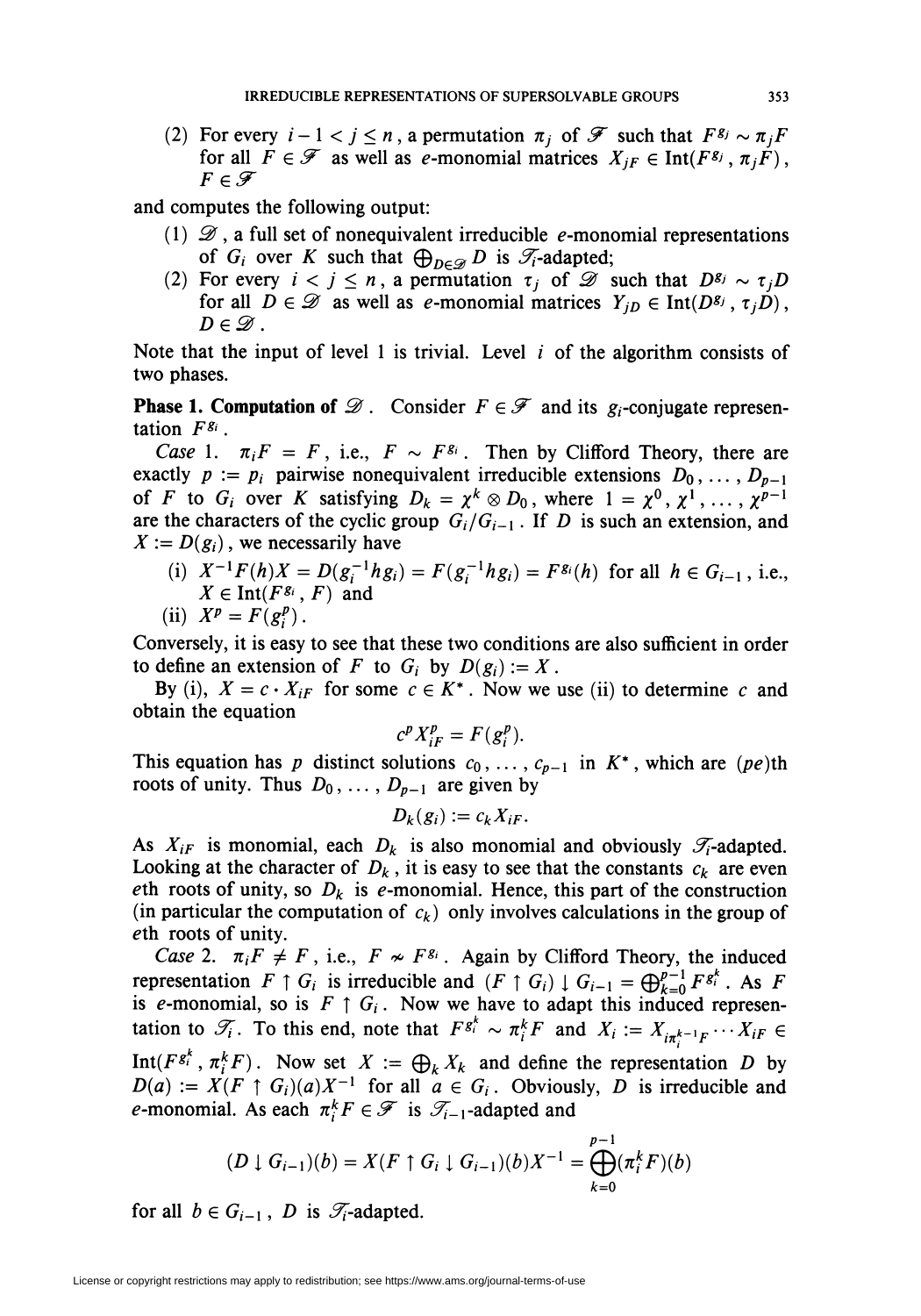By these two constructions, we obtain all irreducible representations of  $G_i$ up to isomorphism, and Phase 1 is complete.

During the construction in Phase 1, we also build a bipartite graph in which  $F \in \mathscr{F}$  and  $D \in \mathscr{D}$  are linked if and only if F is a constituent of  $D \downarrow G_{i-1}$ . This "traceback" information will be be needed in the next phase.

**Phase 2: Computation of**  $\tau_j$  **and**  $Y_{jD}$ **.** Let  $F \in \mathcal{F}$  and  $i < j \leq n$ . We have to consider the same two cases as in Phase 1.

Case 1.  $\pi_i F = F$ . In Phase 1, we have computed the p extensions  $D =$  $D_0, \ldots, D_{p-1}$  of F, where  $D_k = \chi^k \otimes D$ . As D is an extension of F, we have that  $\tau_jD$  must be an extension of  $\pi_jF$ . Let  $\Delta = \Delta_0, \ldots, \Delta_{p-1}$  be the extensions of  $\pi_jF$  computed in Phase 1 with  $\Delta_k = \chi^k \otimes \Delta$ . By Schur's lemma,  $X_{jF} \in \text{Int}(D_k^g, \tau_jD_k)$  for all k; hence we can set  $Y_{jD_k} := X_{jF}$ , although we do not know  $\tau_jD_k$  yet. To determine the  $\tau_jD_k$ , observe that, for  $k = 0$ , the matrix  $Y_{jD}$  satisfies

$$
Y_{jD}D^{g_j}(g_i)Y_{jD}^{-1}=(\tau_jD)(g_i)=\Delta_l(g_i)=\chi^l(g_iG_{i-1})\cdot\Delta(g_i)
$$

for a unique  $0 \le l < p$ . To compute l, we only have to look at one nonzero entry on the left side of this  $e$ -monomial matrix equation and the corresponding entry on the right. With this l, set  $\tau_i D := \Delta_l$ . Once l is known, the remaining values  $\tau_i D_k$  can be computed by "cyclic shifts" as follows: Let  $0 < a_i < p$  be the unique integer such that  $\chi^{g_j} = \chi^{a_j}$ . (Note that  $a_j$  can be directly read off the pc-presentation, see §4.) Then for  $0 < k < p$ , we have

$$
D_k^{g_j}=(\chi^k\otimes D)^{g_j}=(\chi^{g_j})^k\otimes D^{g_j}\sim \chi^{ka_j}\otimes \Delta_l.
$$

Hence,

$$
\tau_j D_k = \Delta_{l+ka_j \bmod p}.
$$

Case 2.  $\pi_i F \neq F$ . In Phase 1, we have computed a  $D \in \mathcal{D}$  such that  $D \downarrow G_{i-1} = \bigoplus_{0 \le k < p} F_k$  with  $F_k := \pi_i^k F$  of degree f. Then  $\tau_j D$  is the unique  $\Delta \in \mathscr{D}$  such that  $\Delta \downarrow G_{i-1}$  contains  $\pi_jF$ . This is already known from Phase 1. According to our construction,  $\tau_j D \downarrow G_{i-1} = \bigoplus_{0 \le k \le p} \Phi_k$  with  $\Phi_k := \pi_i^k \Phi$ for some  $\Phi \in \mathscr{F}$ .

From Phase 1, we know the unique permutation  $\sigma$  such that  $\pi_j F_k = \Phi_{\sigma k}$ as well as e-monomial matrices  $X_k := X_{jF_k} \in \text{Int}(F_k^{g_j}, \Phi_{\sigma k})$ .

We are looking for an e-monomial matrix  $Y_{jD} \in \text{Int}(D^{g_j}, \tau_jD)$ . By Schur's lemma,  $Y_{jD}$  has the form<sup>1</sup>

$$
Y_{jD} = \sigma \cdot \left( \bigoplus_{0 \le k < p} c_k X_k \right)
$$

for suitable constants  $c_k \in K^*$ . To determine the  $c_k$ , note that  $Y_{jD}$  must satisfy the equation

(3.1) 
$$
Y_{jD}D^{g_j}(g_i)Y_{jD}^{-1}=(\tau_jD)(g_i).
$$

<sup>&</sup>lt;sup>1</sup>For notational convenience, we are going to identify a permutation  $\sigma \in Sym(\{0, \ldots, p-1\})$ with the pf-square block permutation matrix  $P_{\sigma} \otimes E_f$ , where  $P_{\sigma}$  is the p-square permutation matrix corresponding to  $\sigma$  and  $E_f$  denotes the f-square identity matrix.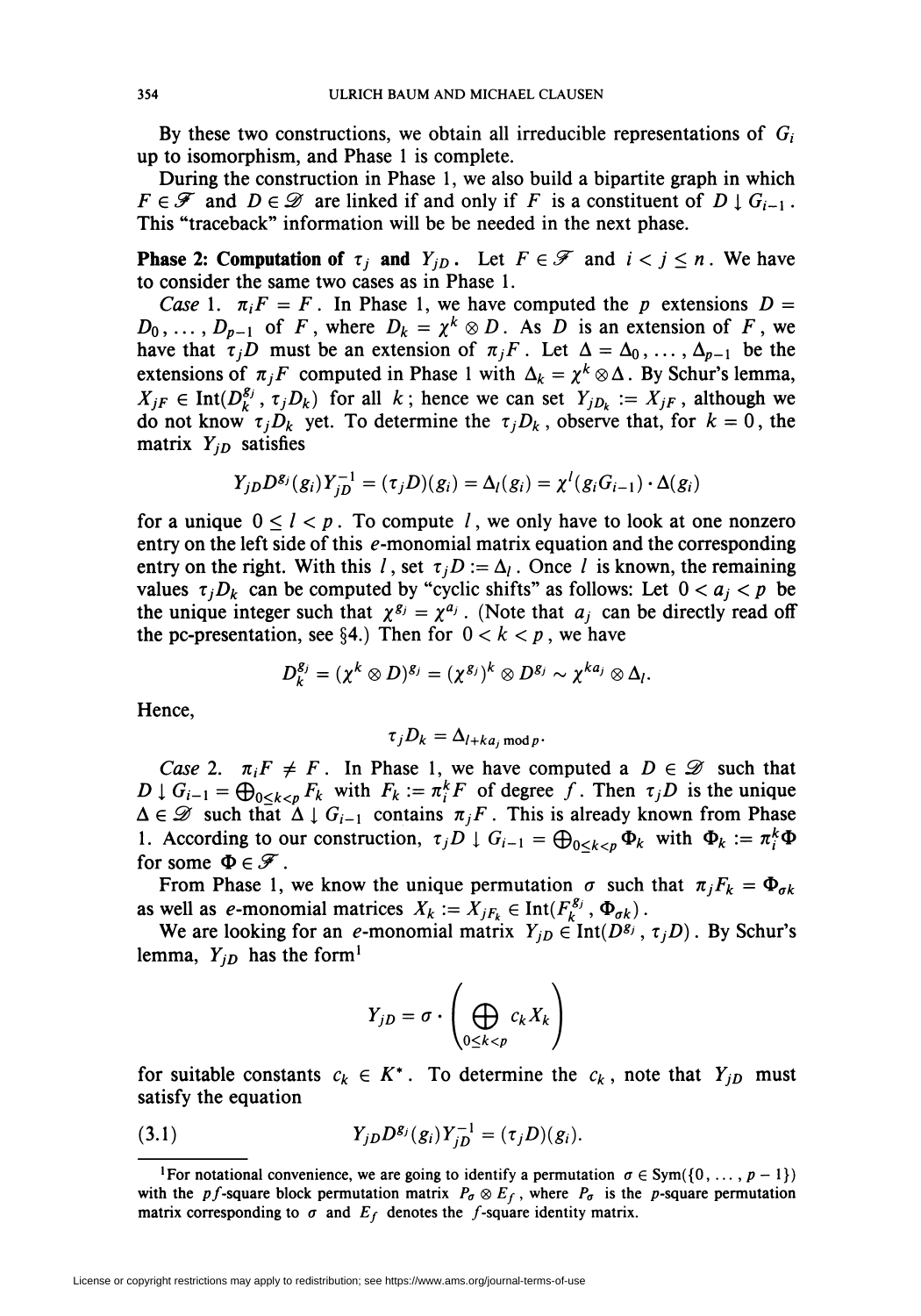As  $Y_{jD}$  is again uniquely determined up to a constant  $c \in K^*$ , we can set  $c_0 := 1$ .

According to our construction in Phase 1, there are  $e$ -monomial matrices  $A_k$ ,  $B_k \in K^{f \times f}$  such that  $(\tau_i D)(g_i)$  is a block matrix of the form

$$
(\tau_j D)(g_i)=(0,\ldots,p-1)\cdot (B_0\oplus\cdots\oplus B_{p-1}),
$$

and  $D^{g_j}(g_i)$  is a block matrix of the form

$$
D^{g_j}(g_i)=\pi\cdot(A_0\oplus\cdots\oplus A_{p-1})
$$

for some  $\pi \in Sym({0, \ldots, p-1})$ . Hence, (3.1) is equivalent to

$$
\pi \cdot \left( \bigoplus_{k=0}^{p-1} c_{\pi k} X_{\pi k} \right) \left( \bigoplus_{k=0}^{p-1} A_k \right) \left( \bigoplus_{k=0}^{p-1} c_k^{-1} X_k^{-1} \right) = \sigma^{-1}(0, \ldots, p-1)\sigma \cdot \left( \bigoplus_{k=0}^{p-1} B_{\sigma k} \right).
$$

Because  $c_0 = 1$ , we can now successively determine  $c_{\pi 0}$ ,  $c_{\pi^2}0$ , ... . Note that we obtain all  $c_k$  in this way since  $\pi = \sigma^{-1}(0, \ldots, p-1)\sigma$  is a p-cycle. To do this, it is sufficient to look at just one nonzero entry of  $X_{nk}A_kc_k^{-1}X_k^{-1}$  and the corresponding entry in  $B_{ak}$ .

### 4. Analysis

In order to analyze our algorithm, we have to describe its input and output more precisely.

The group G is given as a *power-commutator presentation* (also called an AG-system, see [5]). This is a presentation of the form<sup>2</sup>

$$
\langle g_n, g_{n-1}, \ldots, g_1 | g_i^{p_i} = u_i, 1 \leq i \leq n; g_i^{-1} g_j^{-1} g_i g_j = v_{ij}, 1 \leq i < j \leq n \rangle
$$

with primes  $p_i$ , and words  $u_i = g^{a_{i, i-1}}_{i-1}, \dots, g^{a_i, 1}_1$  and  $v_{ij} = g^{b_{ij, i}}_i, \dots, g^{b_{ij, 1}}_1$ . Moreover, we require that the presentation be consistent, i.e., that every word in the generators has a unique normal form  $g_n^{e_n} \cdots g_1^{e_1}$  with  $0 \le e_k < p_k$ . A consistent pc-presentation of this kind describes a supersolvable group. Moreover,  $(G_n > G_{n-1} > \cdots > G_1 > \{1\})$ , where  $G_i := \langle g_i, \ldots, g_1 \rangle$  is a chief series of  $G = G_n$ . Conversely, every supersolvable group can be described by such a presentation.

The presentation of supersolvable groups by pc-presentations is of special interest for our purposes. A pc-presentation already contains all the information on the group needed in our algorithm, so no group operations are required at all.

With respect to this presentation, a monomial irreducible representation of the group  $G_i$  will be given by the representing matrices of the generators  $g_i, \ldots, g_1$ .

As we have seen in the previous section, all nonzero entries of the monomial matrices that occur in our algorithm are  $e$ th roots of unity, where  $e$  is the exponent of  $G$ . Hence, we do not need general field arithmetic. Only symbolic computations in the group of eth roots of unity are required. Representing this group as  $\mathbb{Z}/e\mathbb{Z}$ , this just means integer arithmetic modulo e. For simplicity of our analysis, we assume that  $e$  is known. However, this is not necessary in

 $2$ Originally, pc-presentations have been defined to present solvable groups. We use a slightly modified form suited to the class of supersolvable groups.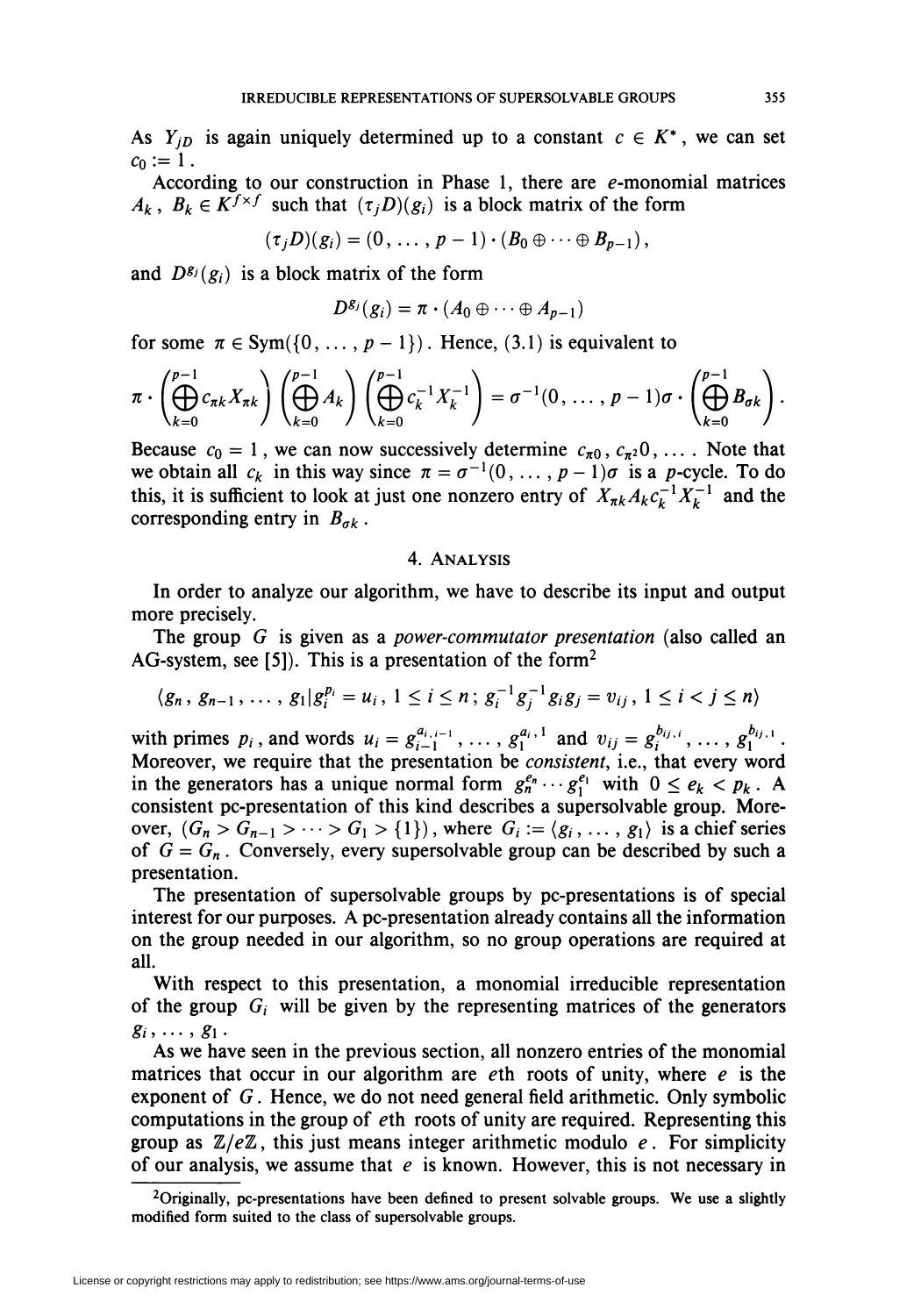practice: Just start with  $e = 1$  and increase e by a factor of p whenever a pth root cannot be computed in Case 1 of our construction.

Obviously, most of the work in our algorithm consists of multiplying, inverting, and copying  $e$ -monomial matrices. Choosing a suitable data structure for e-monomial matrices is therefore vital for our algorithm's efficiency. We represent an *n*-square monomial matrix M in the form  $M = \pi \text{ diag}(a_1, \ldots, a_n)$  by its permutation structure  $\pi \in S_n$  and its nonzero entries  $a_1, \ldots, a_n$ . The permutation  $\pi$  is stored as a list  $\pi(1), \ldots, \pi(n)$  of integers. Under the realistic assumption that n and e fit into one standard one-word (e.g., 32-bit) integer on most machines, this representation uses  $2n$  words of storage.

In order to make our analysis feasible, we are only going to count the following operations: arithmetic operations in  $\mathbb{Z}/e\mathbb{Z}$ , multiplication and inversion of permutations, and copying of  $e$ -monomial matrices. Other type of operations implied by our algorithm such as evaluating permutations, table lookups, and index calculations will not be counted, but it is clear that they will not affect the order of the algorithm's running time in a reasonable implementation.

To avoid separate counting of the different kinds of operations, we express them in terms of "basic operations" as follows, roughly reflecting the relation of the actual times taken by the different kinds of opertions on a typical computer:

- each arithmetic operation in  $\mathbb{Z}/e\mathbb{Z}$  is counted as 1 basic operation;
- multiplication of two permutations in  $S_n$  or inversion of one permutation is counted as  $n$  basic operations;
- copying an *n*-square *e*-monomial matrix is counted as *n* basic operations.

Of course, these definitions are somewhat arbitrary, but they certainly match the actual running times within a constant factor. Hence again, we can be confident that our analysis determines the order of our algorithm's running time correctly.

In this model, the product of two *n*-square  $e$ -monomial matrices can be computed using  $2n$  basic operations according to the following formula:

$$
\pi \operatorname{diag}(a_1,\ldots,a_n)\cdot \tau \operatorname{diag}(b_1,\ldots,b_n)=\pi \tau \operatorname{diag}(a_{\tau(1)}b_1,\ldots,a_{\tau(n)}b_n).
$$

In a similar way, an *n*-square *e*-monomial matrix can be inverted in  $2n$  basic operations.

Let us now analyze level i of our algorithm. In the sequel,  $p := p_i$  and f denotes the degree of the representation  $F$ .

Phase 1: Computation of  $\mathscr{D}$ .

Case 1.  $\pi_i F = F$ .

 $X_{iF}^p$  can be computed with at most  $2\log p \cdot 2f = 4f \log p$  operations using square-and-multiply.

 $F(g_i^{p_i})$ : From the pc-presentation, we know that  $g_i^{p_i}$  is a word of the form  $g_{i-1}^{e_{i-1}} \cdots g_1^{e_1}$ . Using square-and-multiply to compute matrix powers, we can hence compute  $F(g_i^{p_i}) = F(g_{i-1})^{e_{i-1}} \cdots F(g_1)^{e_1}$  with at most

$$
2f\left(i-2+2\sum_{k
$$

operations.

To obtain a solution  $c_0$  of  $c^p X_{iF}^p = F(g_i^p)$ , it suffices to divide a single nonzero entry of  $F(g_i^p)$  by the corresponding entry of  $X_{i}^p$  and compute a pth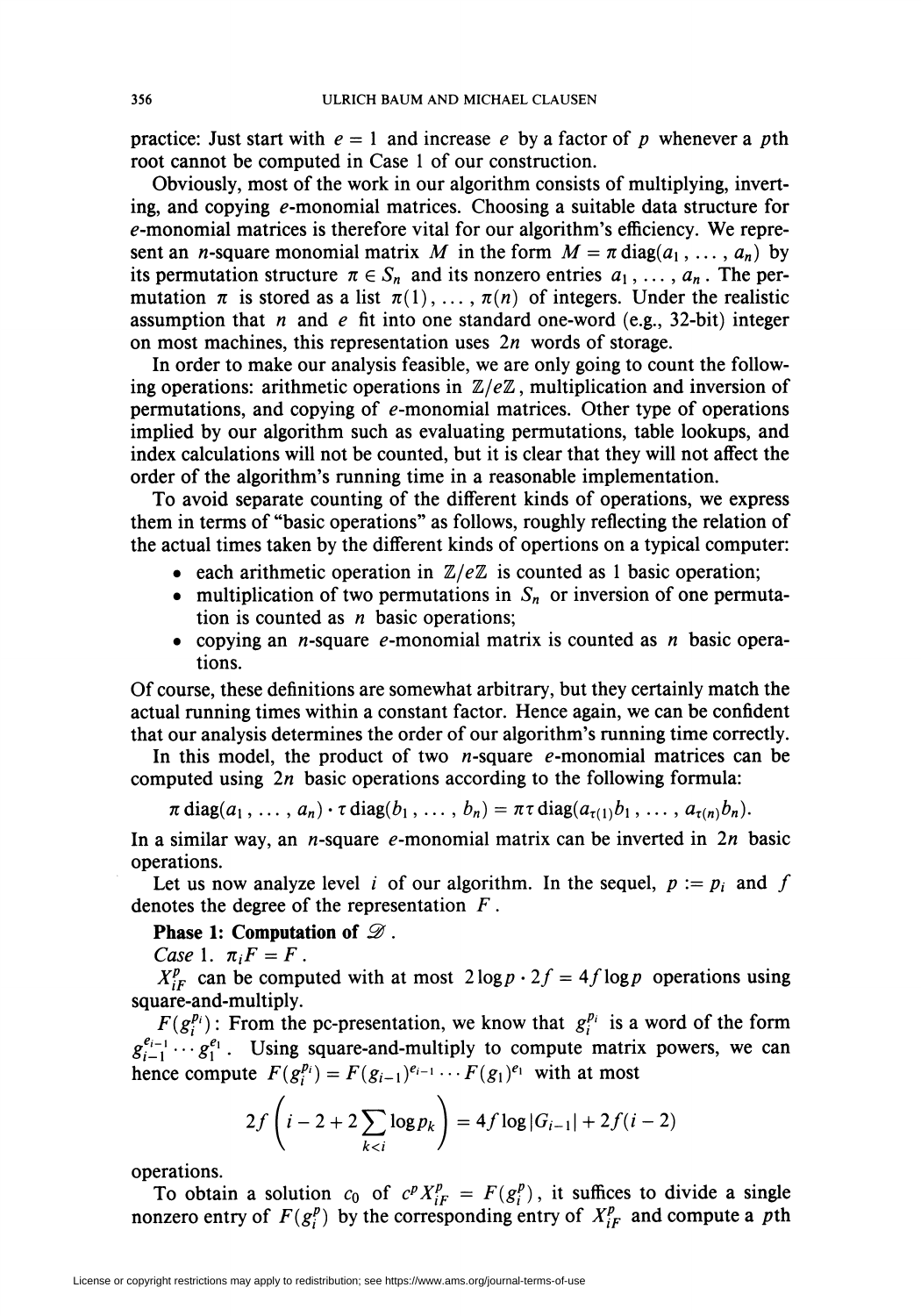root of the quotient. As computing a pth root just means an integer division in our symbolic representation, this can be done with only 2 operations.

In order to obtain the p extensions  $D_0, \ldots, D_{p-1}$  of F to  $G_i$ , we only have to compute the p matrices  $D_k(g_i) = \omega^k c_0 X_{iF}$ , where  $\omega$  is a primitive pth root of unity. This takes  $2pf$  operations.

Since  $D_k \downarrow G_{i-1} = F$ , the remaining representing matrices can be copied from level  $i - 1$ , using  $pf(i - 1)$  operations.

Altogether, Case 1 takes at most

$$
4f \log |G_i| + pf(i+1) + f(2i-4) + 2
$$

operations.

Case 2.  $\pi_i F \neq F$ .

As  $D \downarrow G_{i-1} = \bigoplus_{0 \le k \le p} \pi_i^k F$ , the matrices  $D(g_{i-1}), \ldots, D(g_1)$  are direct sums of matrices already computed in level  $i - 1$  and can be obtained by copying using  $pf(i - 1)$  operations.

The matrix  $X = \bigoplus_{k} X_{k}$ , where  $X_{k} = X_{i\pi_{i}^{k-1}F} \cdots X_{iF}$ , can be computed in at most  $2(p-2)f + f = 2pf - 3f$  operations.

It remains to compute  $D(g_i) = X(F \uparrow G_i)(g_i)X^{-1}$ . This matrix has the form

$$
D(g_i) = \left(\bigoplus_{k=0}^{p-1} X_k\right) (0, \dots, p-1) \cdot (E_f \oplus \dots \oplus E_f \oplus F(g_i^p)) \left(\bigoplus_{k=0}^{p-1} X_k^{-1}\right)
$$
  
=  $(0, \dots, p-1) \cdot (X_1 X_0^{-1} \oplus \dots \oplus X_{p-1} X_{p-2}^{-1} \oplus X_0 F(g_i^p) X_{p-1}^{-1}).$ 

As in Case 1, computing  $F(g_i^p)$  takes at most  $4f \log |G_{i-1}| + 2f(i-2)$  operations.

The inverses of  $X_1, \ldots, X_{p-1}$  can be computed with at most  $2(p-1)f$ operations. (Note that  $X_0$  is the identity matrix.)

Finally, we have to compute  $p$  products of  $f$ -square  $e$ -monomial matrices to obtain  $D(g_i)$  according to the above formula. This takes at most 2pf operations.

Altogether, Case 2 takes at most  $4f \log |G_{i-1}| + pf(i+5) + f(2i-9)$  operations for the p f-dimensional representations  $\pi_i^k F$  of  $G_{i-1}$ , that is,

$$
\frac{4}{p}f\log|G_{i-1}| + f(i+5) + \frac{f}{p}(2i-9)
$$

operations each.

**Phase 2: Computation of**  $\tau_i$  **and**  $Y_{i,D}$ **.** Let  $F \in \mathcal{F}$  and  $i < j \leq n$ .

Case 1.  $\pi_i F = F$ . For each  $i < j \le n$ , we have to do the following:

The matrices  $Y_{jD_k} = X_{jF}$   $(0 \le k < p)$  are copies from level  $i - 1$  in pf operations.

To compute l, we have to compute one nonzero entry of  $Y_{jD}D^{g_j}(g_i)Y_{iD}^{-1}$ and divide it by the corresponding entry of  $\Delta(g_i)$ .

First, we compute  $D^{g_j}(g_i) = D(g_j^{-1}g_ig_j)$ : From the pc-presentation, we know that  $g_i^{-1}g_ig_j$  is a word of the form  $g_i^{e_i} \cdots g_1^{e_1}$ . Hence,  $D^{g_j}(g_i)$  can be computed in at most  $4f \log |G_i| + 2f(i-1)$  operations (see Case 1 of Phase 1).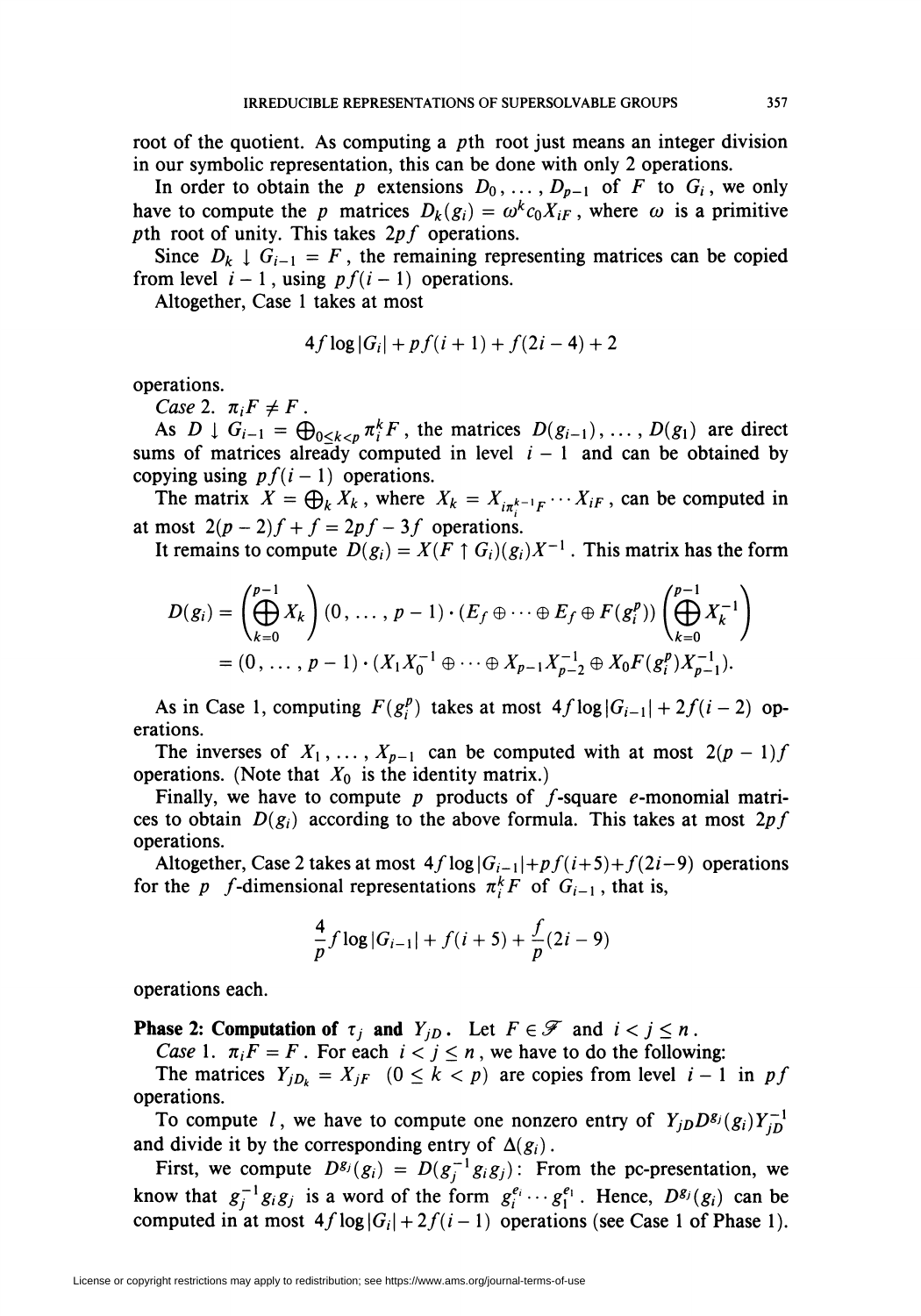Next, we compute one nonzero entry of  $Y_{jD}D^{g_j}(g_i)Y_{jD}^{-1}$  with 3 more operations.

To obtain l, we divide this entry by the corresponding entry of  $\Delta(g_i)$  and compute the pth root of the quotient, which is a pth root of unity. As this just means an integer division in our symbolic representation, it takes 2 more operations to compute /.

Now the  $\tau_jD_k$  can be obtained by "cyclic shifts", which are free of cost in our model.

Altogether, Case 1 takes at most

$$
4f\log|G_i| + pf + f(2i - 2) + 5
$$

operations.

Case 2.  $\pi_i F \neq F$ . For each  $i < j \leq n$ , we have to do the following:

 $\tau_i$ D can be determined free of cost by table lookups.

Next we determine the coefficients  $c_k$ ,  $0 < k < p$ . For each coefficient, we have to compute one nonzero entry of  $X_{nk}A_kc_k^{-1}X_k^{-1}$  and divide it by the corresponding entry of  $B_{\sigma k}$ . Altogether, this takes  $5p-5$  operations.

Finally, in order to obtain  $Y_{jD}$ , we have to compute  $c_2X_2, \ldots, c_{p-1}X_{p-1}$ . This takes at most  $2(p-1)f$  operations.

Altogether, Case 2 takes at most  $2pf - 2f + 5p - 5$  operations for p fdimensional representations of  $G_{i-1}$ , that is,

$$
2f - 2\frac{f}{p} + 5 - f\frac{5}{p}
$$

operations each.

Altogether, we have proved the following.

Lemma 4.1. The number of operations taken to process one f-dimensional representation of  $G_{i-1}$  in both phases is at most

$$
8f \log |G_i| + pf(i+2) + f(4i-6) + 7
$$

for Case 1, and at most

$$
\frac{4}{p}f\log|G_{i-1}| + f(i+7) + \frac{f}{p}(2i-11) + 5 - \frac{5}{p}
$$

for Case 2.

As the first case is obviously more expensive than the second, our worst-case analysis will be based on Case 1. If we sum up over all representations  $F \in \mathscr{F}$ and use the fact that  $\sum_{F \in \mathcal{F}} \deg F \le |G_{i-1}|$ , we obtain the upper bound

$$
8|G_{i-1}| \log |G_i| + |G_i|(i+2) + |G_{i-1}|(4i+1)
$$
  
\n
$$
\leq 4|G_i| \log |G_i| + |G_i|(i+2) + |G_i|(2i+1/2)
$$
  
\n
$$
\leq 4|G_i| \log |G_i| + 3|G_i|i+2.5|G_i|
$$
  
\n
$$
\leq 7|G_i| \log |G_i| + 2.5|G_i|
$$

for the number of operations in level  $i$  of the algorithm.